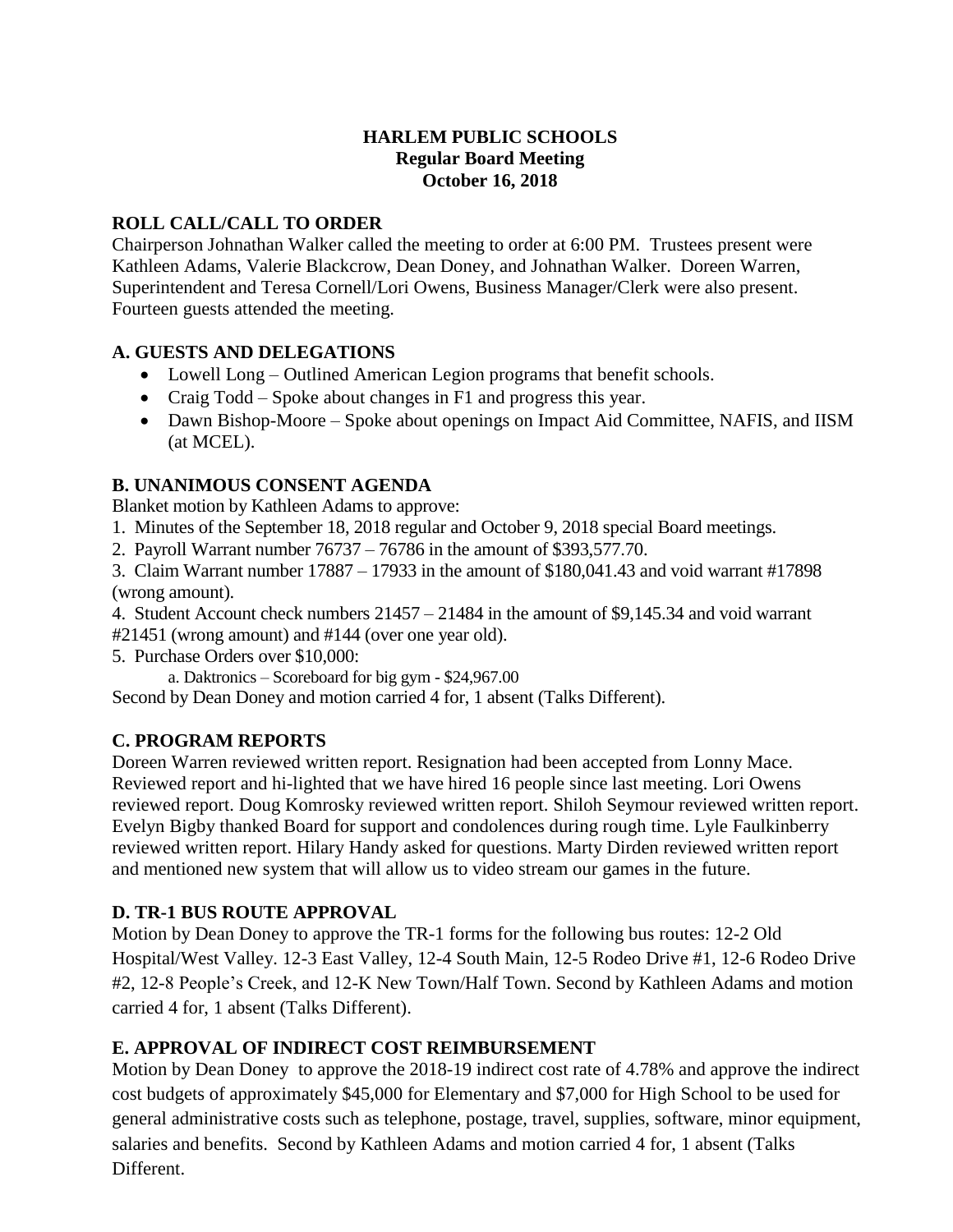# **F. APPOINT IMPACT AID PARENT ADVISORY COMMITTEE MEMBER**

Motion by Dean Doney to appoint Michelle Sears and Bethany Lawrence to be on the Impact Aid Parent Advisory Committee. Second by Kathleen Adams and motion carried 4 for, 1 absent (Talks Different).

### **G. SET FIRST IMPACT AID PUBLIC HEARING**

Motion by Kathleen Adams to set November 7, 2018 as the date for the Impact Aid Public Hearing. Second by Dean Doney and motion carried 4 for, 1 absent (Talks Different).

#### **H. OPEN POSITION**

Motion by Dean Doney to immediately open an elementary teacher position at the Jr/Sr High for the 2018-19 SY. Second by Valerie Blackcrow and motion carried 4 for, 1 absent (Talks Different).

## **I. OPEN BANK ACCOUNT FOR FLEXIBLE EMPLOYEE BENEFITS**

Motion by Kathleen Adams to approve opening a new account at the Bank of Harlem for Harlem School Dist. 12 - Flexible Benefits with Lori Owens, Business Manager/Clerk and Monty Werk, Payroll Clerk, authorized to sign on this account. Second by Dean Doney and motion carried 4 for, 1 absent (Talks Different).

## **J. CONSIDERATION FOR ISSUANCE OF CONTRACTS FOR2018-19 COACHES/EXTRA-CURRICULAR POSITIONS/MENTOR/MENTEES**

1. Motion by Kathleen Adams to hire Ben Carrywater for Jr. High Boys Basketball coach for 2018- 19 SY per the CBA. Second by Dean Doney and motion carried 4 for, 1 absent (Talks Different).

2. Motion by Kathleen Adams to hire Myron Hoops for HS Assistant Boys Basketball coach for 2018-19 SY per the CBA. Second by Dean Doney and motion carried 4 for, 1 absent (Talks Different)

3. Motion by Dean Doney to hire Amy Benson as elementary mentor for 2018-19 SY per the CBA. Second by Kathleen Adams and motion carried 4 for, 1 absent (Talks Different).

## **K. CONSIDERATION FOR ISSUANCE OF CONTRACT FOR 2018-19 CLASSIFIED POSITIONS**

Motion by Dean Doney to hire Robert Bear as the Bus Shop Coordinator/Transportation Director/Supervisor for the 2018-19 SY per the Classified CBA retroactive to 08.03.2018. Second by Kathleen Adams and motion carried 4 for, 1 absent (Talks Different).

## **L. SET DATE FOR CERTIFIED AND CLASSIFIED NEGOTIATIONS**

Motion by Dean Doney to assign Johnathan Walker and Kathleen Adams to both Certified and Classified negotiating teams. Second by Valerie Blackcrow and motion carried 4 for, 1 absent (Talks Different). Present November 12-14, 2018 as meeting date options at 4:00 PM.